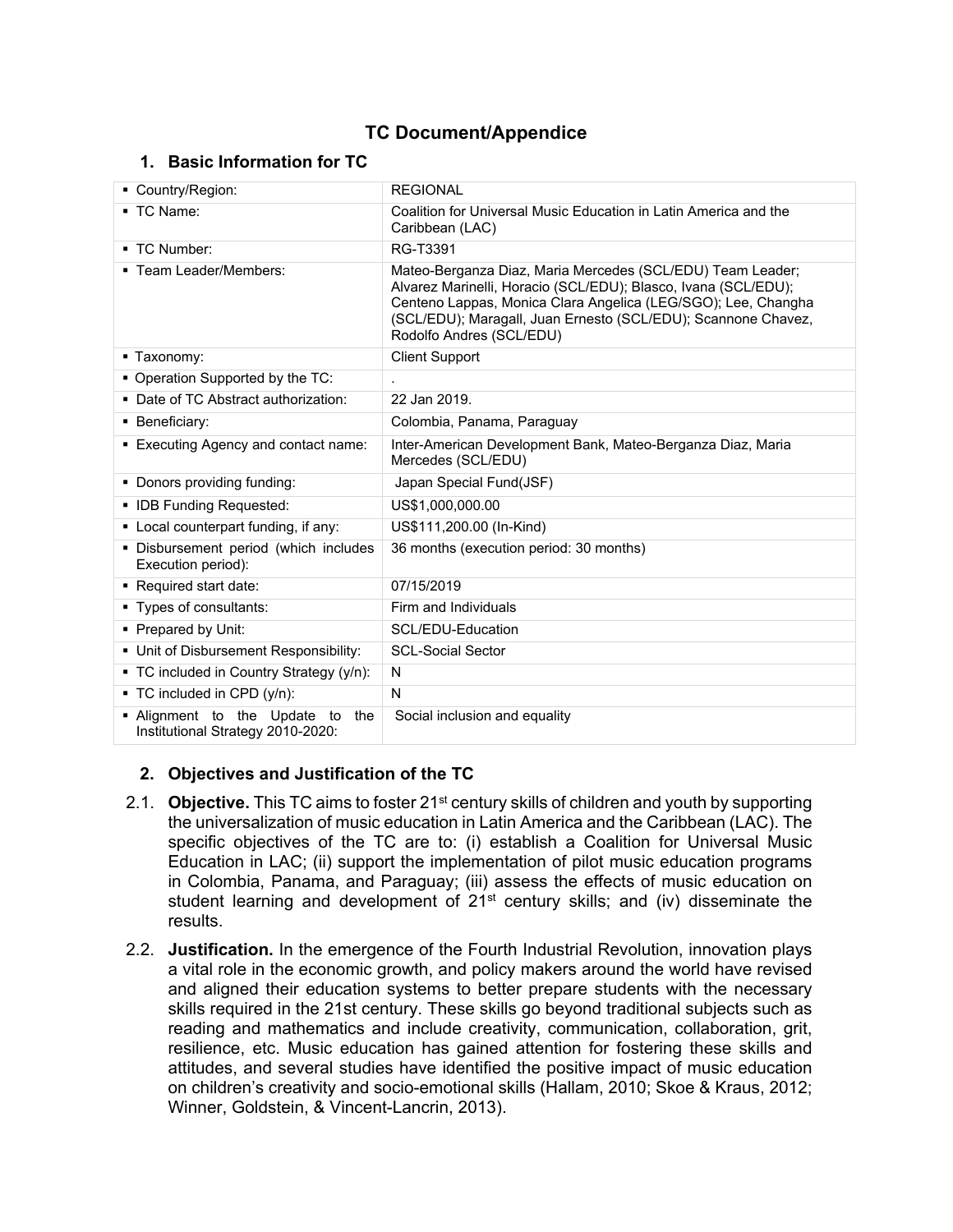- 2.3. Skoe and Kraus (2012) for example found that dedicated and sustained adolescent's participation (i.e., creating, playing, making) in music for five or more hours-per-week, for two or more years, permanently changes the biology of the brain to perform better in soft skills such as communication, collaboration, and socio-emotional development. Hallam (2010) discussed the benefits of engaging in music activities in schools to improve students' socio-emotional skills and general attainment. Participating in school orchestra for example, enhances students' communication, collaboration skills and strengthens their commitment and responsibility to complete tasks. She also referred to a study in the US where 95% of parents affirmed that participation in school bands provided educational benefits to their children not found in other classes. Lastly, a study introduced in Winner et al. (2013) found that students who participate in a number of arts courses have higher educational attainment than those who took fewer or no arts courses, and the effect existed for both students from wealthy and marginalized background.
- 2.4. Also, cognitive skills such as reading (Slater et al., 2014; Winner et al., 2013) and mathematics (Mehr, Schachner, Katz, & Spelke, 2013) have been identified as additional benefits of music training (Rickard, Bambrick, & Gill, 2012; Schellenberg, 2006). Sala and Gobet (2016) explained that the core habits strengthened in the music class, such as memory, learning complex visual patterns, and focused attention, facilitate children's cognitive development and in turn, increase their academic performance. Furthermore, the National Association for Music Education (2015) demonstrated a suggestive evidence that schools with music programs had an estimated 90.2% graduation rate and 93.9% attendance rate compared to schools without music education, which average 72.9% graduation and 84.9% attendance in the United States.
- 2.5. In fact, high performing countries around the world have invested ample time on music instruction. In Finland for example, 20% of total instruction time for 9-11-year-olds is allocated to music education (OECD, 2012). England also capitalized on the potential of music education and had increased its proportion from 9% to 11% between 2001 and 2010 (OECD, 2012). A school in UK where most of their students performed poorly and came from low-income refugee families suggests an anecdotal evidence on how music can positively impact student learning. The school shifted its focus from reading/math to music and offered six hours of music per week. Six years into implementation, the school scored above the national average and was at the top 10% nationally for pupil progress in reading, writing, and math. Equally important and evident was their socio-emotional development as students became more creative and attentive through music classes and were better equipped to deal with fear, peer pressure, failure, etc.
- 2.6. Similar result was found in the School of the Arts developed by the Government of Singapore as an alternative to the test-driven schooling in Singapore (Winner et al., 2013). The school offers a 6-year program in the secondary level, and students select specific art forms to study more than 10 hours per week. They build socio-emotional skills by experimenting, expressing, communicating, and collaborating on an art piece and learn academic subjects through art. For instance, mathematical principles are taught through music, and physics principles are delivered through sculpture. Half of the students benefitted from this program were placed at the top 5% of International Baccalaureate diploma in 2013, which presents an anecdotal evidence that the program has been a great success (Winner et al., 2013).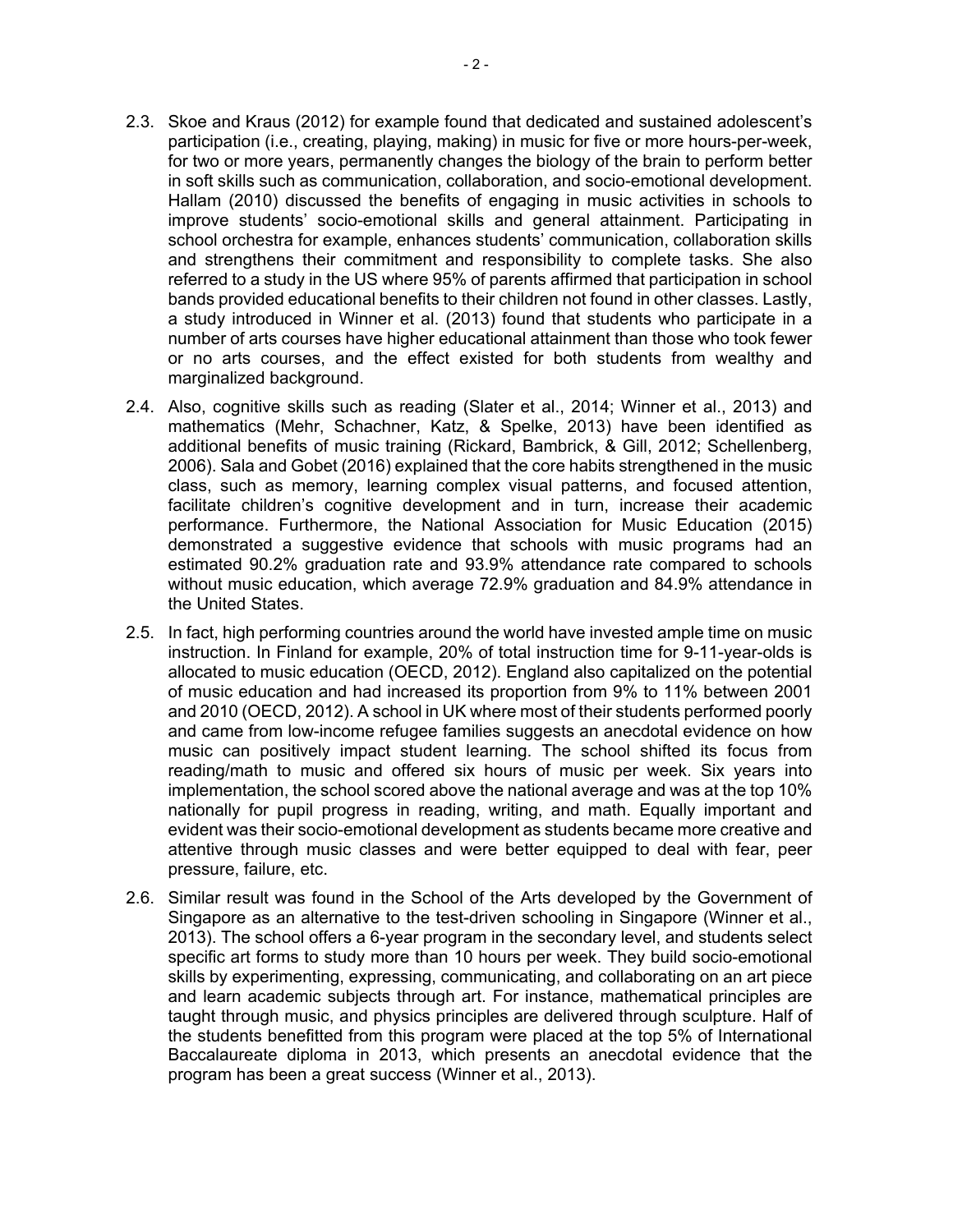- 2.7. **Regional Context.** Despite the benefits of music education, many countries in LAC do not include music as part of their public education system (Cajas, 2007; Hentschke, 2013). Music education is often crowded out by the subjects such as language and mathematics given the emphasis on the accountability (Abril, 2017), and policymakers are hesitant to make music education compulsory due to the limited time in the school schedule (Hentschke, 2013). However, the region is home to many successful out-ofschool-time music programs, such as el Sistema in Venezuela and its numerous country-market variants (e.g., Fundación Batuta in Colombia/FOJI in Chile), wherein young people consistently participate in music training and music making. What lacks however is a clear commitment and connection of these effective out-of-school-time interventions with and in the public education system.
- 2.8. For countries that do have music in their public education system (e.g., Guatemala, Costa Rica, Ecuador, Panama, etc.) the quality of music education remains a challenge (Abril, 2017; Cajas, 2007). Music classes are often removed due to the deficit of teachers and when provided, it is often with outdated pedagogy and without proper musical instruments. In addition, there are limited resources to cover for the teacher training, and basic materials and equipment for music class (Cajas, 2007; Hentschke, 2013).
- 2.9. **Project Strategy.** The TC will build on the progress made by the Interactive Music Education Program (RG-T2512) and support the inclusion of universal music education as part of the curriculum in LAC. The previous program focused on building capacity within local institutions to promote music programs that target disadvantaged youth with online interactive music tools and in-person workshops. Developed by Berklee College of Music, Pre-University Learning Experience System<sup>1</sup> (PULSE) was translated into Spanish as part of the previous TC and will be utilized as the core learning portal for the current pilot to train teachers and offer music classes.
- 2.10. Countries in LAC (e.g., El Salvador, Uruguay, Paraguay, etc.) have been recently extending school hours and revising the curriculum to enhance the quality of education (Alfaro, Evans, & Holland, 2015). In Paraguay for example, the recent school-day extension provides the time and space necessary to introduce music education to the formal education system. Through the IDB Project to Support Extended School Days (PR-L1097), more than 600 primary schools will be increasing the amount of time that pupils (aged 6-11) spend in school each day from four to eight hours. The pilot music program will be delivered to the selected schools and offered during the extended hours to complement basic education.
- 2.11. The music education program will be piloted in Colombia, Panama, and Paraguay and their market justification is outlined below:
- 2.12. **Colombia:** With a strong emphasis on the arts as tools for social change, Colombia is an ideal market to further develop music education interventions and programming. Currently, the majority of music education programs are delivered by organizations outside the Ministry of Education and supported under the Ministry of Culture. Although music education is part of the Ministry of Education policy, it is not accessible to all students due to a lack of resources. Under the Decree 2120, signed November 15, 2018, it is the Ministry of Culture's mission to help develop educational programs in

<sup>1</sup> PULSE is an open online music learning platform developed by Berklee College of Music. It enables students to study, jam, and practice using interactive modules and engaging collection of contemporary music. The platform was translated into Spanish in 2017 as part of the regional TC, RG-T2512.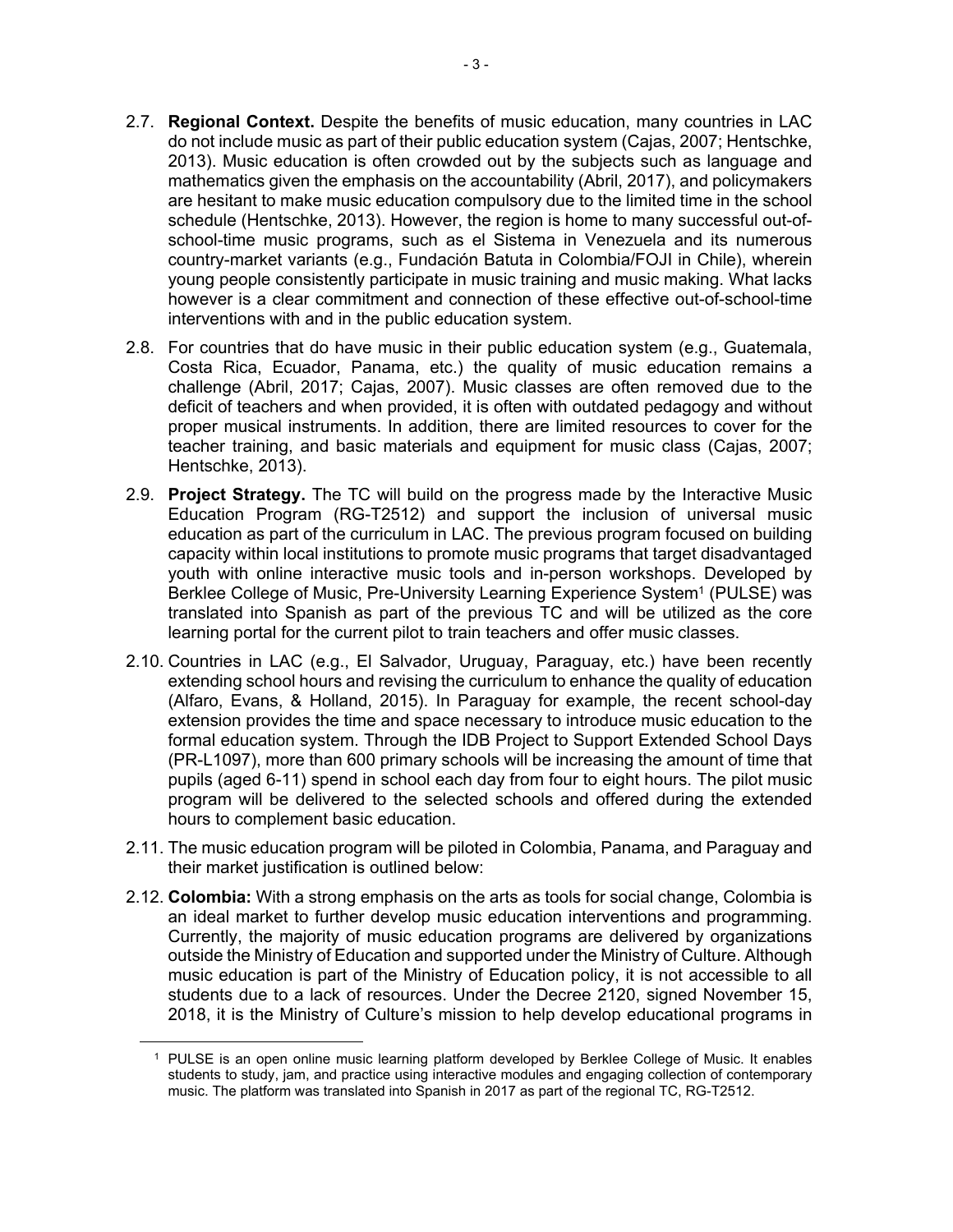coordination with the Ministry of Education. Support for this decree provides an excellent opportunity for GMEC to serve as a strong project facilitator.

- 2.13. **Panama:** The Panama Ministry of Education Strategic Plan includes the arts as a tool for social change. Similar to the situation in Colombia, providing teacher training will help in implementing this plan and strengthening the resources necessary for social development work.
- 2.14. **Paraguay:** The government is open to outside resources that will help in providing professional development to music educators as well as the implementation of necessary research to measure the social impact of music education. This, in addition to logistical support and a strong arts community, makes Paraguay an ideal market for this project.
- 2.15. To effectively conduct the pilot program for universal music education, the TC will establish a Coalition for Universal Music Education in LAC (Hereinafter Coalition) across the members of The GRAMMY Music Education Coalition (GMEC), The Latin GRAMMY Cultural Foundation, The Latin Recording Academy, Berklee College of Music, and IDB. The pilot program is expected to collaborate with high level artists and ensure their commitment, given the privileged relationship that GRAMMY and Berklee have with top musicians around the world. The artists will have a direct involvement in the project and become role models for the most vulnerable children in the region.
- 2.16. **Country Strategy Alignment.** The TC supports and is in line with all three countries' strategies. For Colombia, the TC contributes to (i) improving the productivity and (iii) ensuring better social mobility through students' development of 21st century skills. Through music education, they will equip themselves with fundamental cognitive and transversal skills, compete strongly in the labor market, achieve social mobility, and contribute to the increased productivity of the country as a whole. The same can be applied to the country strategy of Paraguay which aims to improve (iv) human capital and living conditions. Lastly for Panama which sets (ii) strengthening the educational profile of the population as one of its country strategies, it is expected that the introduction of music education to the national curriculum will increase students' interest in learning and improve the retention rate particularly among those from the marginalized background.
- 2.17. **Institutional Strategy Alignment.** The TC is consistent with the Update to the Institutional Strategy 2010-2020 (AB-3008) and is aligned with the following development challenges: (i) social inclusion and (ii) productivity and innovation. It contributes to fostering high-quality human capital by improving access to better education offerings and highly promising sets of skills particularly for the vulnerable student population. The TC is also aligned with the cross-cutting theme of Gender Equality by equipping soft skills through music education for both boys and girls, and speaks to the theme of institutional capacity by introducing music education to the public education system, state-of-the-art pedagogy, and suggesting guidelines for a regional scale-up. It is in line with Bank's Sector Framework Document for Education and Early Childhood Development (GN-2708-5), particularly with Dimension of Success 5, given its focus on student development of soft skills and 21st century skills to prepare them for the labor market and contribute to the society.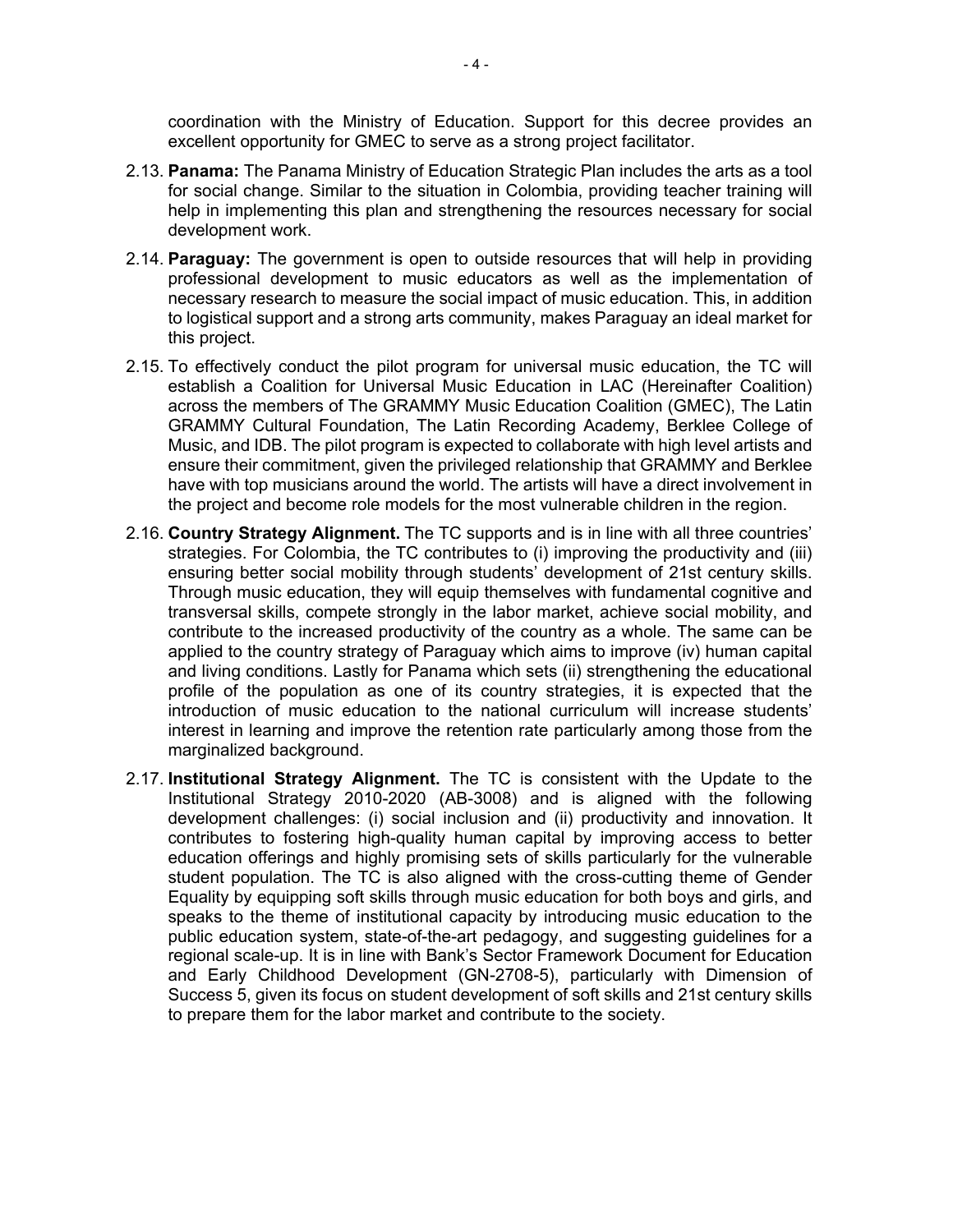#### **3. Description of activities/components and budget**

- 3.1. This TC will finance the following four components: (i) establish a Coalition for Universal Music Education in LAC; (ii) support the implementation of pilot music education programs in Colombia, Panama, and Paraguay; (iii) assess the effects of music education on student learning and development of 21st century skills; and (iv) disseminate the results.
- 3.2. **Component 1: Establishment of a Coalition for Universal Music Education in LAC (US\$ 0).** The Coalition for Universal Music Education will be created across The GRAMMY Music Education Coalition (GMEC), The Latin GRAMMY Cultural Foundation, The Latin Recording Academy, Berklee College of Music, and IDB. The establishment of a Coalition will take place shortly after the approval of this TC and includes the inauguration and signing ceremony. As for the division of task, the IDB (SCL/EDU) will oversee the implementation of the TC and sign a contract with GMEC to pilot the program. Latin Grammy Cultural Foundation and the Latin Recording Academy will recruit high-level artists and professional members to collaborate on the pilot program. Berklee will provide educational contents for the music class and teacher training.
- 3.3. **Component 2: Pilot Program for Universal Music Education in Colombia, Panama, and Paraguay (US\$ 600,000).** The TC will finance the design and implementation of pilot music education programs in three countries in the region. It will provide training workshops for teachers and mentors\* to equip them with necessary pedagogical skills and knowledge of the digital tools to effectively deliver music lessons. Berklee's PULSE will be the primary music learning platform to train teachers/mentors and teach music in the classroom. Additional technology tools will be defined and sourced through the collaboration with the Coalition members, if necessary.
- 3.4. The pilots will be carried out in stages. During the implementation of the first two countries, the TC will finance a pilot study assessing student engagement, participation in music, and academic, social, and emotional outcomes. Teacher professional development and effectiveness will also be assessed as pilot music education programs are delivered into schools. Across three countries, approximately 4,000 students and 400 teachers, across 300 schools<sup>2</sup> will participate and benefit from the current TC. Intervention methods include best-practice models such as:
	- (i) Train-the-Trainer: Music and general classroom educators are trained in contemporary, culturally relevant music teaching techniques.
	- (ii) \*Young Music Mentors: Older youth, under guidance from a trained classroom teacher, teach and create music with younger students in a school system.
	- (iii) Young Composers: Using technology and local mentors, young people in schools will create music (of any genre or style) with input from experienced

 $2$  In each country, we plan to pilot the music program roughly in 100 schools. For the selection of schools, in Colombia, we are currently in discussion to bring music education to 100 SACUDETE centers which are the acronyms of Health, Culture, Sports, Technology and Entrepreneurship in Spanish (**SA**lud, **CU**ltura, **DE**porte, **T**ecnologia y **E**mprendimiento). In Panama, the Team will work with the Ministry of Education in Panama and partner with Danilo Perez Foundation to introduce music education in the selected 100 schools in Panama. In Paraguay, 100 schools will be randomly selected from 600 schools participating in the Extended School Days program (PR-L1097).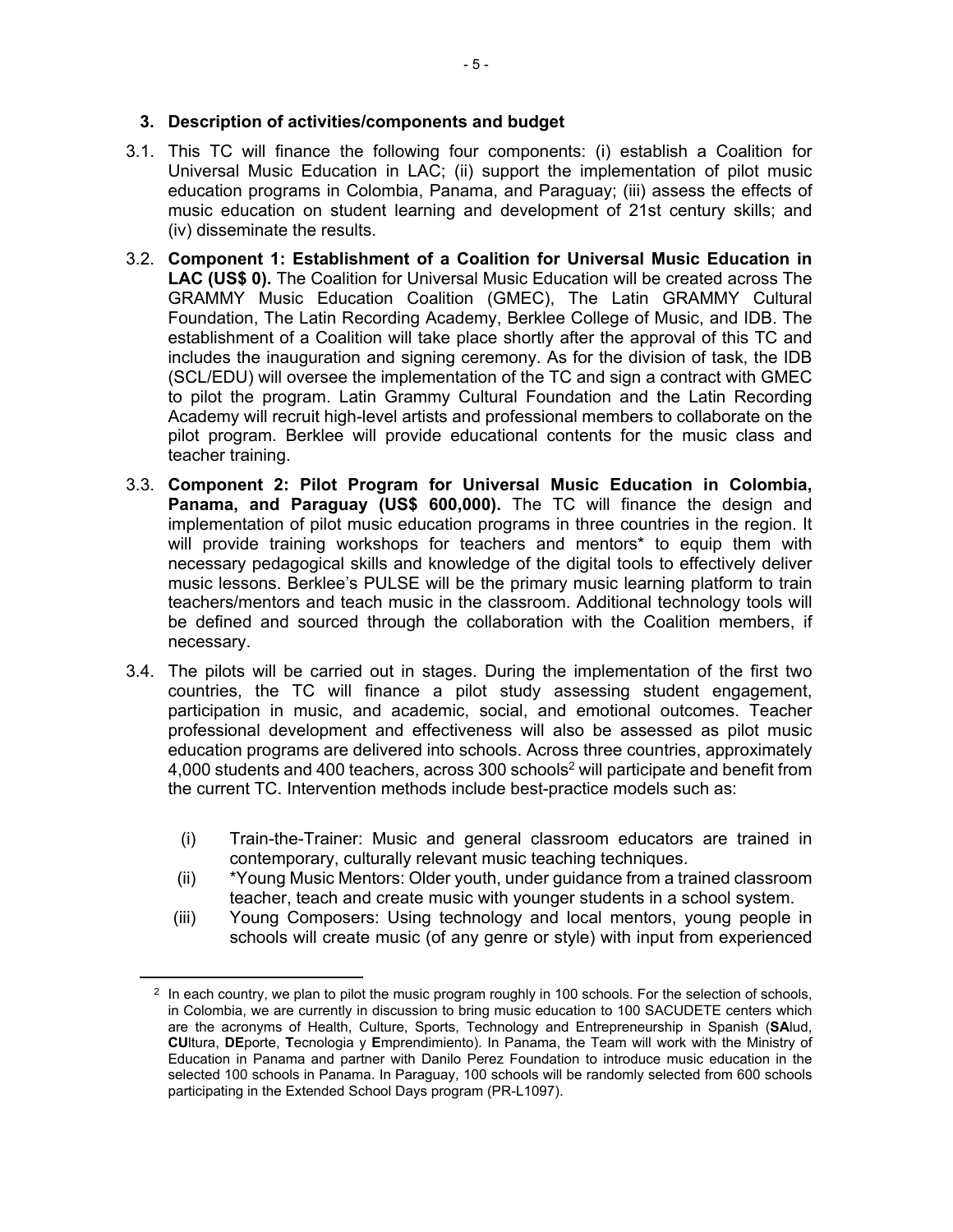musicians and performers, including artist ambassadors from the Latin Recording Academy and Latin GRAMMY Cultural Foundation.

- 3.5. **Component 3: Impact Evaluation of the Pilot Program (US\$ 150,000).** The impact evaluation will take place in one of the three countries that participate in the pilot. To ensure that statistical inferences can be drawn, 200 schools from the country will be randomly selected and assigned into a treatment (100 schools) and control group (100 schools). The collection of baseline and data processing will take place at the beginning of the school year and application of evaluation instruments will take place during the last months of the school year. The evaluation aims to measure the effects of pilot music program on student learning (mathematical and reading skills) and the development of  $21<sup>st</sup>$  century skills (creativity, communication, collaboration, grit, etc.) (see Section 2.2 to 2.4) and compare the results between treatment and control groups.
- 3.6. **Component 4: Dissemination and Awareness Raising on Universal Music Education (US\$ 250,000).** To support the Coalition and raise the awareness on the need for more music education in public schools, this TC will finance a concert in one of cities where the program takes place and invite the participants from all three countries, ranging from students, teachers, to Coalition members to perform. The concert will also have performances by high-level artists from Latin America, US, etc. who donated their talent to the pilot program.
- 3.7. As a dissemination strategy, each intervention will be packaged as a toolkit to bring the program to scale and share across the other country markets. At the culmination of the TC, Coalition will share a narrative case study and outcomes of the pilot program, in addition to the toolkits<sup>3</sup> with intervention and curricular resources, including learning and teacher training materials, project exemplars, videos of the programs at work in communities, and more.

|                                                                                                                             |                                                     |                                | <b>Physical Progress</b> |          |               |          |            |
|-----------------------------------------------------------------------------------------------------------------------------|-----------------------------------------------------|--------------------------------|--------------------------|----------|---------------|----------|------------|
|                                                                                                                             | Output                                              | Unit of                        | 201                      | 202      | 202           | 202      | <b>EOP</b> |
|                                                                                                                             |                                                     | <b>Measure</b>                 | 9                        | 0        |               | 2        |            |
| Component 1:<br><b>Establishment of a</b><br><b>Coalition for Universal</b><br><b>Music Education in LAC</b>                | Establishment of a<br>Coalition                     | <b>Networks</b><br>$^{(#)}$    |                          | $\Omega$ | 0             | $\Omega$ |            |
| <b>Component 2: Pilot</b><br><b>Program for Universal</b><br><b>Music Education in</b><br>Colombia, Panama, and<br>Paraguay | Pilot music<br>education<br>delivered to<br>schools | Pilots $(\#)$                  | 0                        | $\Omega$ | $\mathcal{P}$ | 1        | 3          |
| <b>Component 3: Impact</b><br>evaluation of the pilot<br>program                                                            | Impact evaluations<br>designed                      | <b>Fvaluations</b><br>$^{(#)}$ | 0                        |          | 0             | $\Omega$ |            |

#### **Summary of Result Matrix**

 $^3\,$  The major part of the toolkits will be drawn from the website of PULSE which is an open source developed by Berklee with a previous TC (RG-T2512). For the additional items that are developed as part of this TC, the IDB will hold the rights of this intellectual property.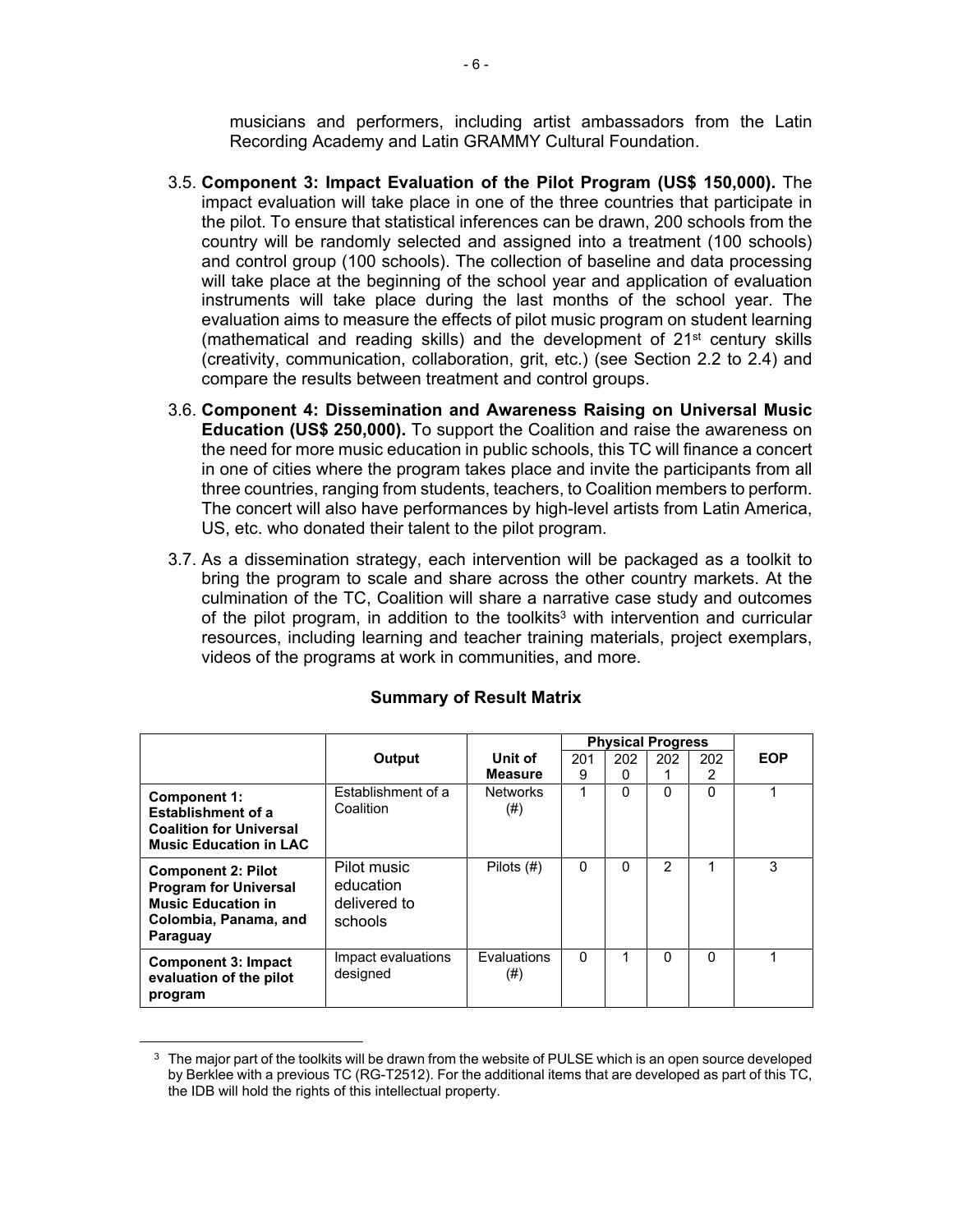|                                                                                                                              | Experimental<br>impact evaluation<br>(ex-ante or ex-post)<br>performed | Evaluation<br><b>Final Report</b><br>$^{(#)}$ | 0 | 0 |   | 2 |
|------------------------------------------------------------------------------------------------------------------------------|------------------------------------------------------------------------|-----------------------------------------------|---|---|---|---|
| <b>Component 4:</b><br><b>Dissemination and</b><br><b>Awareness Raising on</b><br><b>Universal Music</b><br><b>Education</b> | International music<br>concert                                         | Campaigns<br>(#)                              | 0 | 0 | 0 |   |
|                                                                                                                              | <b>Dissemination</b><br>strategy (blogs and<br>video)                  | Campaigns<br>$^{(#)}$                         | 0 | 0 | 0 |   |
|                                                                                                                              | Development of<br>Toolkit                                              | Tools $(\#)$                                  |   | 0 |   |   |

3.8. The total cost of this TC will be \$ 1,111,200, of which \$ 1,000,000 will be financed by JSF and \$111,200 is in-kind local counterpart funding.

| Activity/<br><b>Component</b>                                                                                                            | <b>Description</b>                                                                      | <b>IDB/Fund</b><br><b>Funding</b> | Counterpart<br><b>Funding</b> | Total<br><b>Funding</b> |
|------------------------------------------------------------------------------------------------------------------------------------------|-----------------------------------------------------------------------------------------|-----------------------------------|-------------------------------|-------------------------|
| <b>Component 1:</b><br><b>Establishment of</b><br>a Coalition for<br><b>Universal Music</b><br><b>Education in LAC</b>                   | Establishment<br>(i)<br>of a Coalition                                                  |                                   |                               | \$0                     |
| <b>Component 2:</b><br><b>Pilot Program for</b><br><b>Universal Music</b><br><b>Education in</b><br>Colombia,<br>Panama, and<br>Paraguay | (i) Establishment<br>of a local<br>partnership<br>(ii) Teacher<br>Training<br>workshops | \$600,000                         | \$61,200                      | \$661,200               |
| <b>Component 3:</b><br><b>Impact evaluation</b><br>of the pilot<br>program                                                               | (i) Impact<br>evaluation design<br>(ii) Impact<br>evaluation report                     | \$150,000                         |                               | \$150,000               |
| <b>Component 4:</b><br><b>Dissemination</b><br>and Awareness<br><b>Raising on</b><br><b>Universal Music</b><br><b>Education</b>          | (i) International<br>music concert<br>(ii) Toolkit<br>(iii) Blog and<br>Video           | \$250.000                         | \$50,000                      | \$300,000               |
| Total                                                                                                                                    |                                                                                         | \$1,000,000                       | \$111,200                     | \$1,111,200             |

#### **Indicative Budget**

3.9. The TC will be supervised by the Team Leader, Mercedes Mateo, Education Lead Specialist at SCL/EDU as well as Team members, Horacio Alvarez, Senior Specialist, and Juan Maragall, Lead Specialist in Colombia. On the ground, monitoring will be carried out by coordinators from the partnering organization. During the implementation (Component 2), they will pay monthly visits to schools to keep the quality controlled and monitor pilot music classes. To assess the effect of the intervention, the Team included impact evaluation as one of the components of this TC (Component 3). The evaluation involves Randomized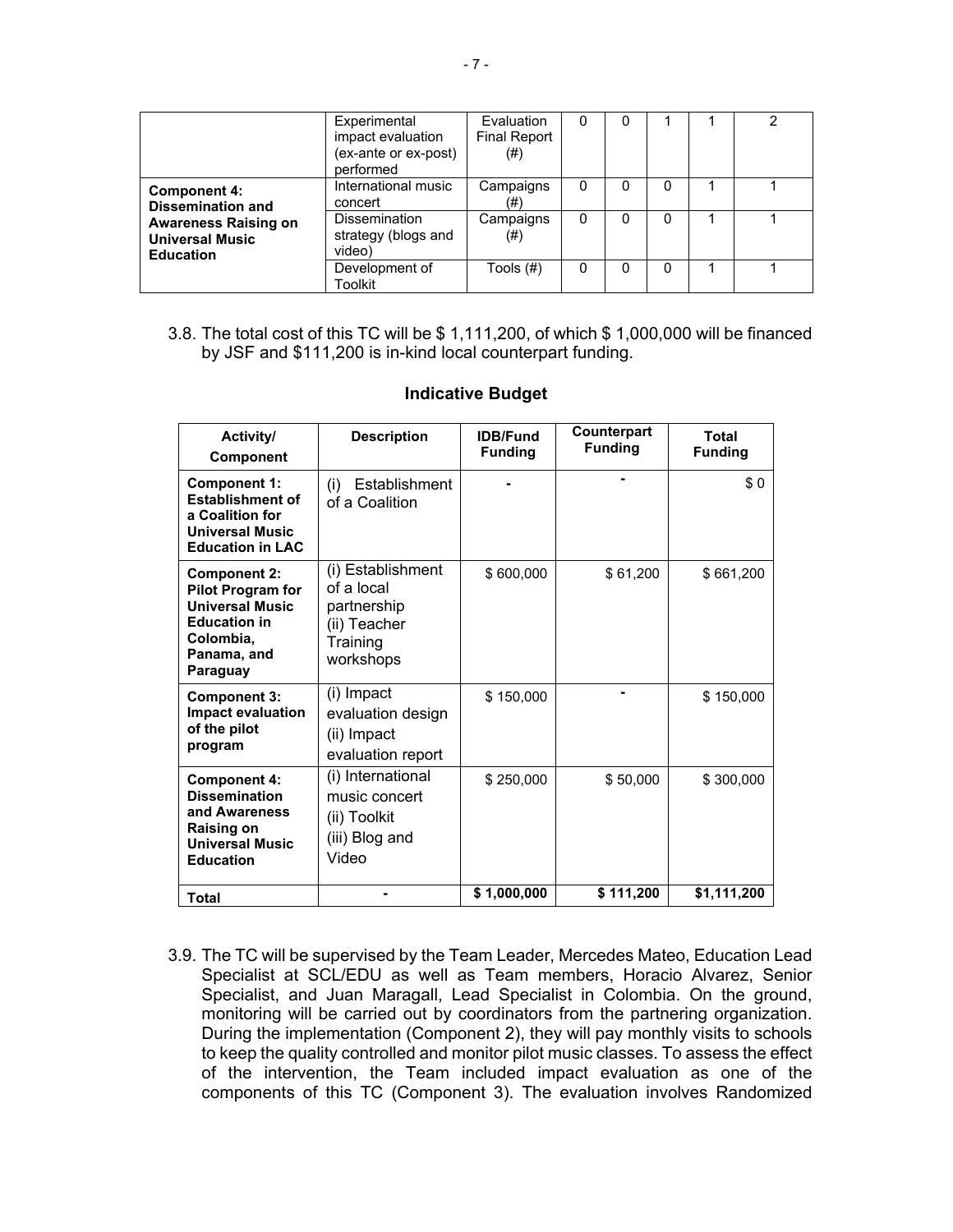Control Trial which intends to capture the effect of pilot music classes on students' cognitive (reading and math) and non-cognitive skills (creativity, collaboration, grit, etc.), and compare the results between treatment and control groups. More detailed evaluation design is provided in section 3.5.

### **4. Executing agency and execution structure**

- 4.1. To ensure the quality execution of the initiative and in accordance with the requests from the Ministry of Education in Colombia, Panama, and Paraguay (See Annex I), TC will be executed by the IDB. According to TC guidelines (GN-2629-1), this is justified by the fact that complying with internal requirements would delay the execution of the TC, jeopardizing the achievement of its objectives<sup>4</sup>. All disbursements will be executed through the Bank's systems and will require approval from SCL/EDU. The Bank will directly hire GMEC<sup>5</sup> to pilot the program in compliance with the Policy for the Selection and Contracting of Consulting Firms for Bank-executed Operational Work (GN-2765- 1). The Bank will also contract individual consultants, other consulting firms and nonconsulting services in accordance with Corporate Procurement Policy (GN-2303-20) and AM-650 Complementary Workforce. The TC will be executed over a period of 30 months and disbursed over a period of 36 months as of the date of approval.
- 4.2. GRAMMY Music Education Coalition (GMEC), The Latin Recording Academy (LRA), The Latin GRAMMY Cultural Foundation (LGCF), Berklee College of Music, and IDB will be the partners of the Coalition and help implement current TC (See Annex). GMEC is currently leading a movement toward universal music education in the US and collaborates with various levels of the government to offer quality music education in the public schools. LRA represents the music professionals in Spanish- or Portuguese-speaking communities and stages the Annual Latin GRAMMY Awards. LGCF, through scholarships, fellowships, grants, and education programs, furthers international awareness of Latin music and its makers. Lastly, Berklee is the preeminent institute of contemporary music and the performing arts, offering undergraduate and graduate degree programs at its campuses in Boston and Valencia, Spain, and through its award-winning distance learning program, Berklee Online.

# **5. Major issues**

- 5.1. For a successful implementation of the pilot program, Coalition will need to work closely with the Ministries of Education and Culture in three countries. From country to country, these ministries operate with different policies and procedure; it will be important to assess the environment in each market and adjust proposed interventions accordingly.
- 5.2. To mitigate the potential risk of underutilization of the knowledge and skills acquired from this intervention, the following two strategies will be applied: (i) at the systemic

<sup>4</sup> In the case of Paraguay for example, legislative approval as well as the operational input is required.

<sup>5</sup> This will be a Single Source Procurement because by contracting GMEC, the Bank and the project can benefit from the highest-quality project implementation. GMEC holds long years of experience promoting and making music education universal in public schools in the US, which is the critical expertise required for the successful execution of our TC. GMEC's strong alliance with the high-level musicians in LAC and across the globe, also serves as a great advantage for our bank and for our project. Given the nature of our project, introducing universal music education, which is new to the region, the bank can take advantage of the great relationship that GMEC has built over the years with the high-level musicians and international music NGOs, engage in a fluid communication, and enjoy a smooth and effective project implementation.